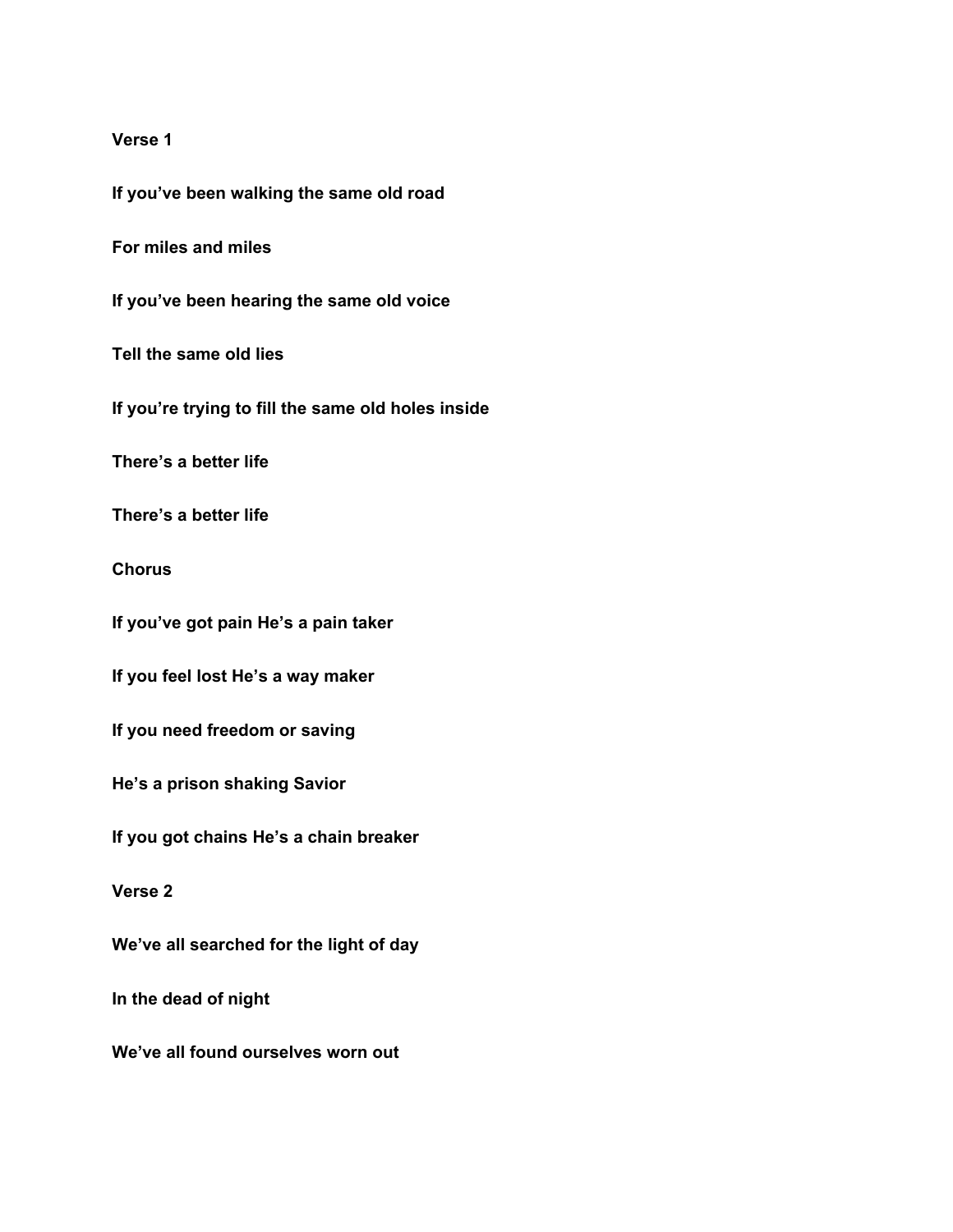**From the same old fight**

**We've all run to things we know just ain't right**

**When there's a better life**

**There's a better life**

**Bridge**

**If you believe it**

**If you receive it**

**If you can feel it**

**Somebody testify**

**Ending**

**Oh if you need freedom or saving**

**He's a prison shaking Savior**

**If you got chains well He's a chain breaker**

**CCLI Song # 7060031**

**Jonathan Smith | Mia Fieldes | Zach Williams**

**© 2015 Anthems of Hope (Admin. by Essential Music Publishing LLC)**